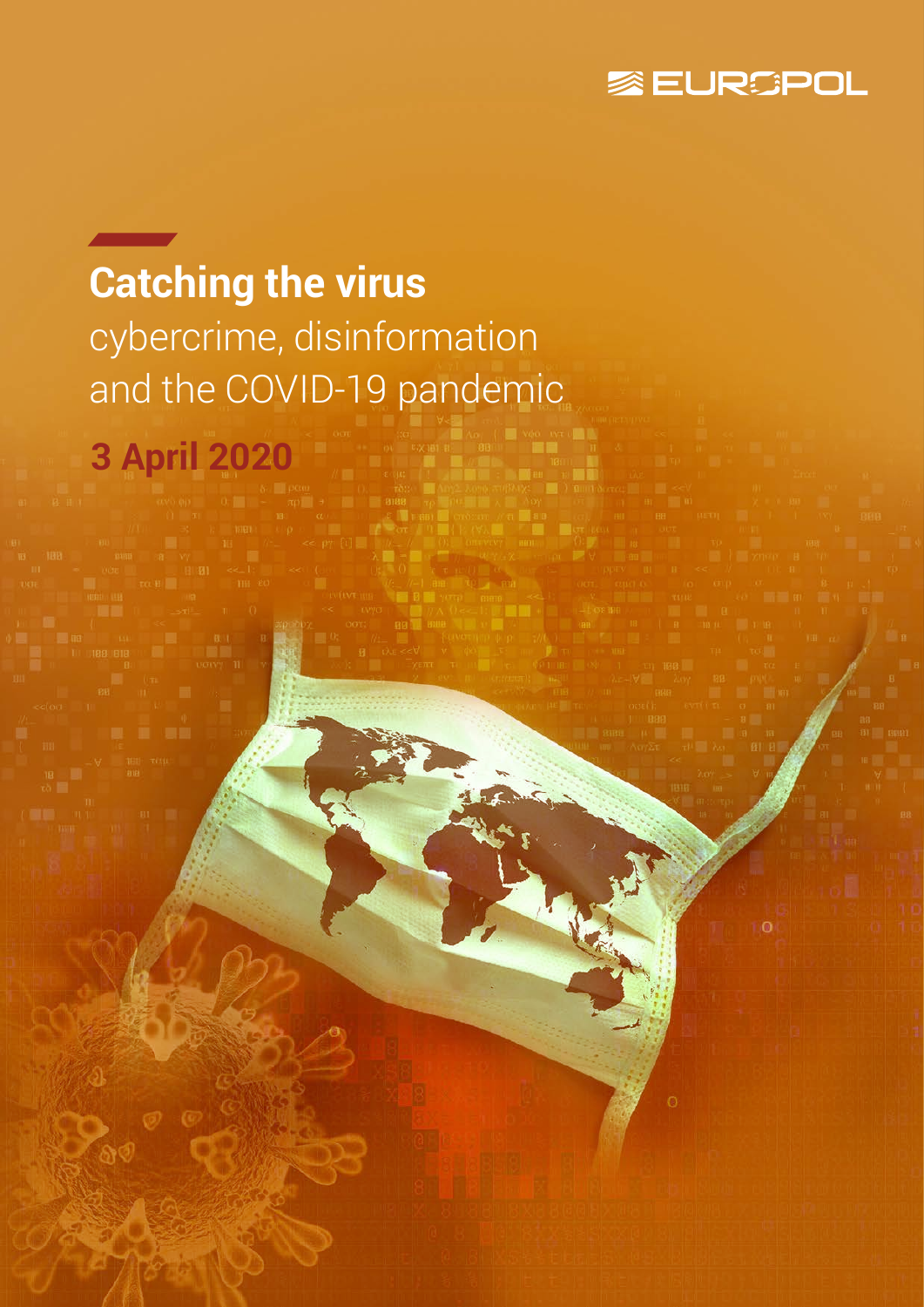## FOREWORD

This pandemic brings out the best but unfortunately also the worst in humanity. With a huge number of people teleworking from home, often with outdated security systems, cybercriminals prey on the opportunity to take advantage of this surreal situation and focus even more on cybercriminal activities. With this report we want to warn individuals, companies, public institutions and other organisations about these criminal activities. I would also like to draw special attention to the most vulnerable among those victims; I am very concerned about the rise of child sexual abuse online. Europol is investing resources and capacities to support Member States in countering cyber-dependent crime during this difficult situation.

> CATHERINE DE BOLLE Executive Director, Europol

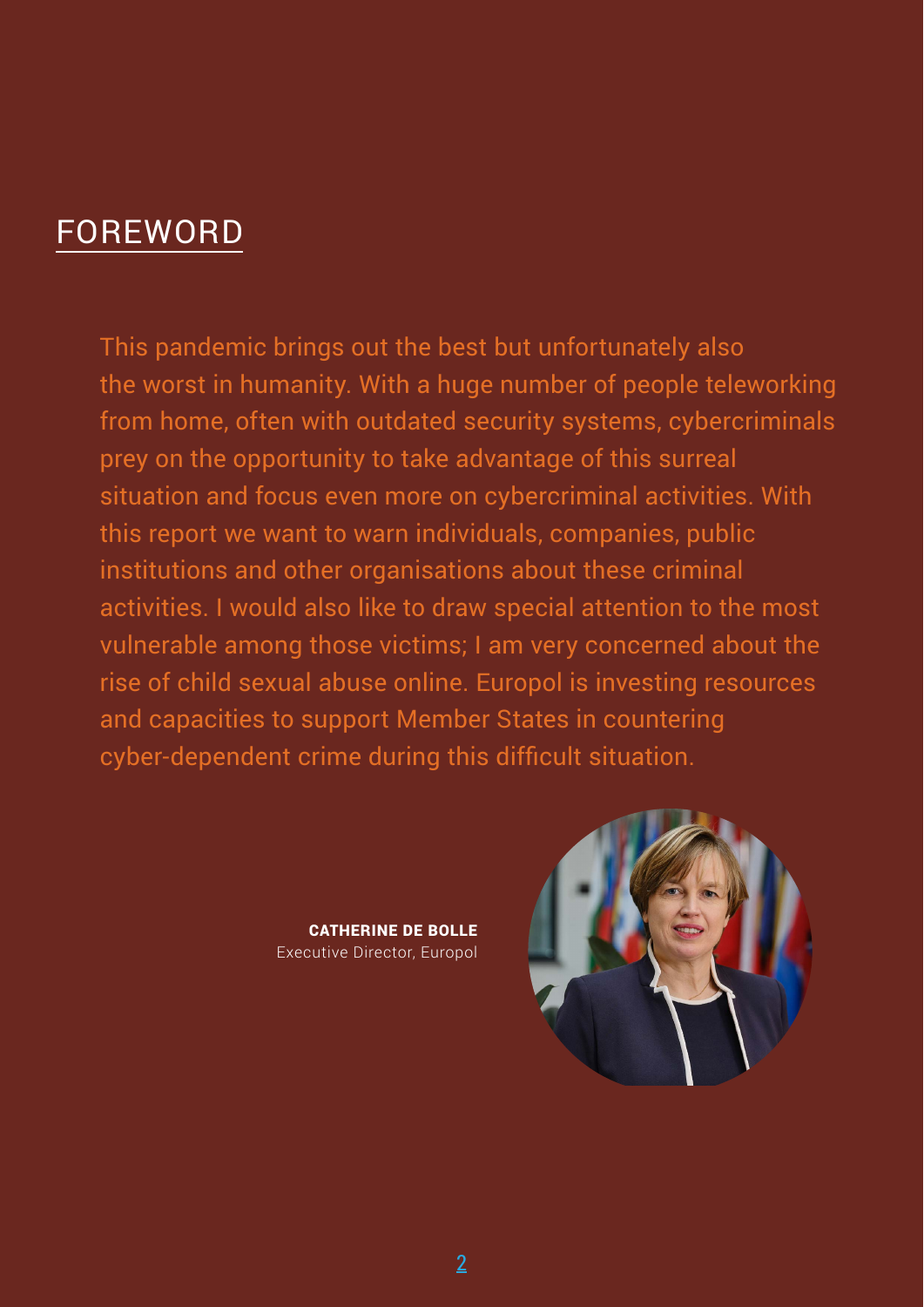## INTRODUCTION

Cybercriminals have been among the most adept at exploiting the COVID-19 pandemic for the various scams and attacks they carry out. With a record number of potential victims staying at home and using online services across the European Union (EU) during the pandemic, the ways for cybercriminals seeking to exploit emerging opportunities and vulnerabilities have multiplied.

Europol has been monitoring the impact of the COVID-19 pandemic on the cybercrime landscape since the beginning of the current crisis and can present an updated threat picture and assessment of potential further developments in this crime area. The threat from cybercrime activities during the crisis is dynamic and has the potential to increase further. Europol is investing resources and capacities to continue to support EU Member States and other partner law enforcement authorities to counter threats during this difficult situation.

The findings of this report are mainly based on contributions to Europol from Member States and Europol's partner countries.

Europol supports national law enforcement authorities in the international coordination of cyber-related cases by connecting the investigations, facilitating information exchange, operational analysis and forensic services.

Europol's European Cybercrime Centre (EC3) is specialised in supporting the prevention and investigation of cyber-attacks, child sexual exploitation, payment fraud and the online trade of illegal commodities through the dark web, becoming a cybercriminal information hub and a platform for cooperation with the private sector and the cybersecurity community.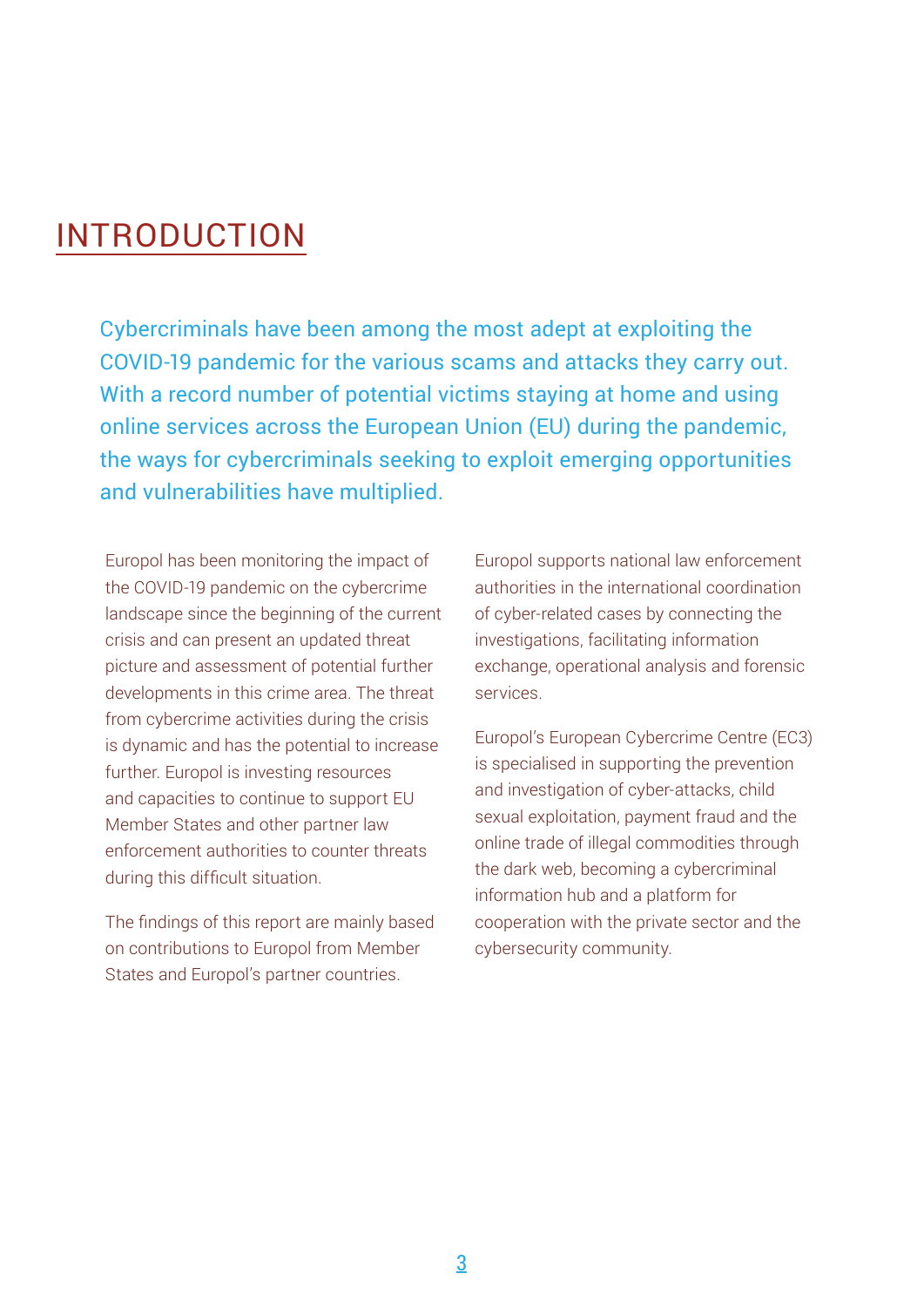## KEY FINDINGS

The impact of the COVID-19 pandemic on cybercrime has been the most visible and striking compared to other criminal activities.

Criminals active in cybercrime have been able to adapt quickly and capitalise on the anxieties and fears of their victims.

Phishing and ransomware campaigns are being launched to exploit the current crisis and are expected to continue to increase in scope and scale.

Activity around the distribution of child sexual exploitation material online appears to be on the increase, based on a number of indicators.

The dark web continues to host various platforms such as marketplaces and vendor shops to distribute illicit goods and services.

› After an initial fluctuation in sales via the dark web at the beginning of the crisis in Europe, the situation stabilised throughout March 2020.

› Vendors attempt to innovate by offering COVID-19 related products.

› Demand and supply dynamics for some goods are likely to be affected if product scarcity occurs via distributors on the surface web.

Criminal organisations, states and state-backed actors seek to exploit the public health crisis to make a profit or advance geopolitical interests.

› Increased disinformation and misinformation around COVID-19 continues to proliferate around the world, with potentially harmful consequences for public health and effective crisis communication.

4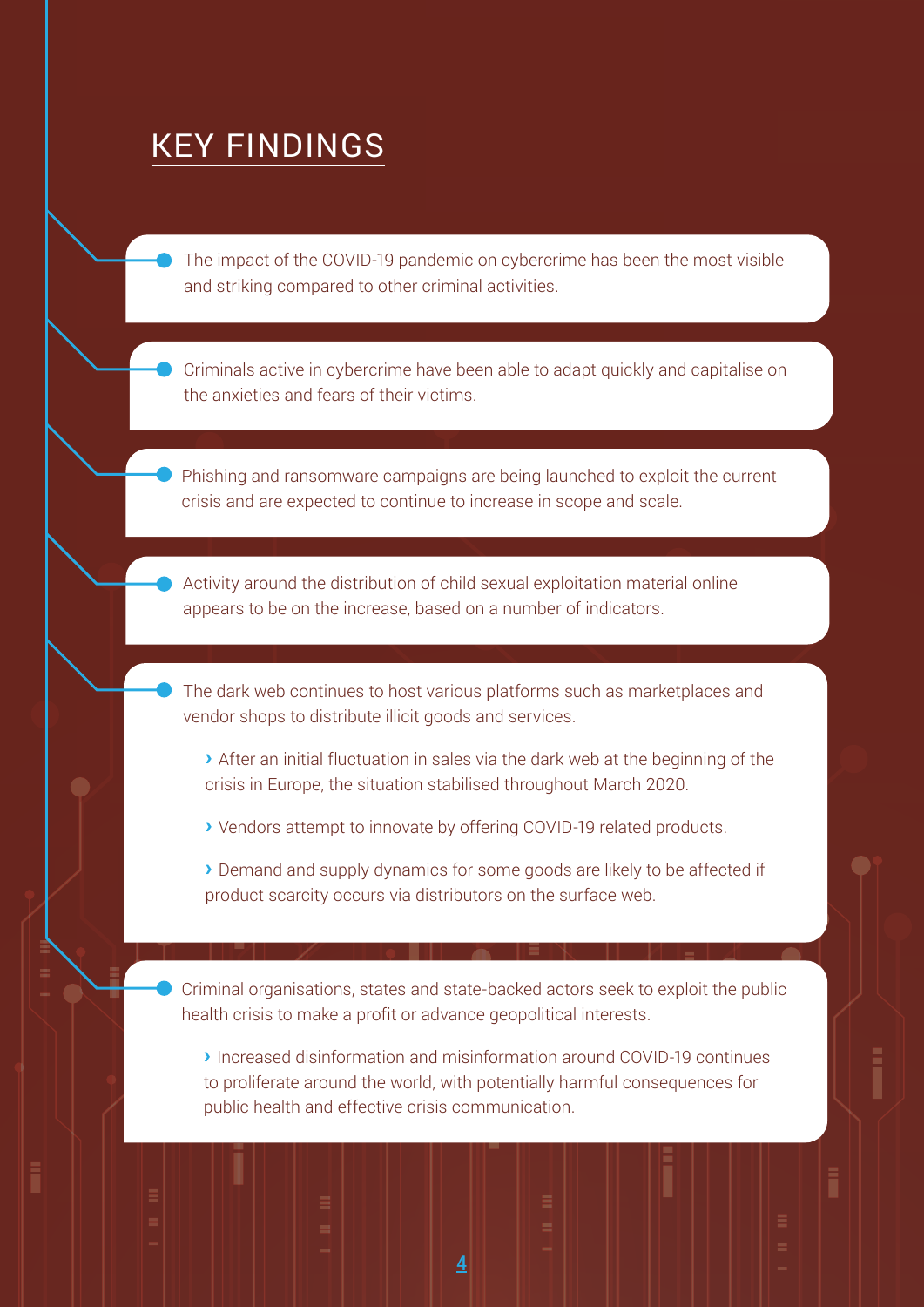## CYBER-DEPENDENT CRIME









## RANSOMWARE

Ransomware is a type of malicious software criminals use to take files on a device hostage by encrypting the data and subsequently refusing access to them. To regain access to the files, the victim needs to pay the criminal a ransom. Generally, perpetrators request such a payment in the form of bitcoin or some other virtual currency. The primary focus therefore is on financial gain.

In recent years, criminals have focused their attacks on organisations. As many organisations suffer disruption to business when they cannot access their files, criminals have a relatively high likelihood of receiving the payment. Normally, criminals focus their attacks on high-value data or assets within organisations that are especially sensitive to downtime—so the motivation to pay a ransom is consequently very high. Hospitals are such an example, since downtime for a hospital could potentially lead to loss of life. Other examples include government agencies, universities and organisations within the manufacturing sector.

Ransomware is also offered on the dark web as a ransomware-as-a-service product. During the COVID-19 pandemic, most reports to Europol has related to previously known ransomware families, which suggests the involvement of established criminals continuing their business. However, new ransomware families have also continued to frequently appear during the pandemic.

To carry out a ransomware attack, criminals need to gain access to the system of their victim. This can be achieved through social engineering techniques such as phishing attacks. When the victim clicks on a link or opens a malicious email, the perpetrator can execute their strategy by infecting the device.

### **How has the COVID-19 pandemic changed the way criminals use ransomware?**

The types of criminals exploiting the COVID-19 pandemic online were also active in the area of cybercrime before. However, some are believed to have intensified their activities and are actively recruiting collaborators to maximise the impact of their attacks or schemes.

The period between the initial infection with ransomware and the activation of the ransomware attack is shorter. Criminals do not wait for the ideal moment to launch the attack but try as soon as possible.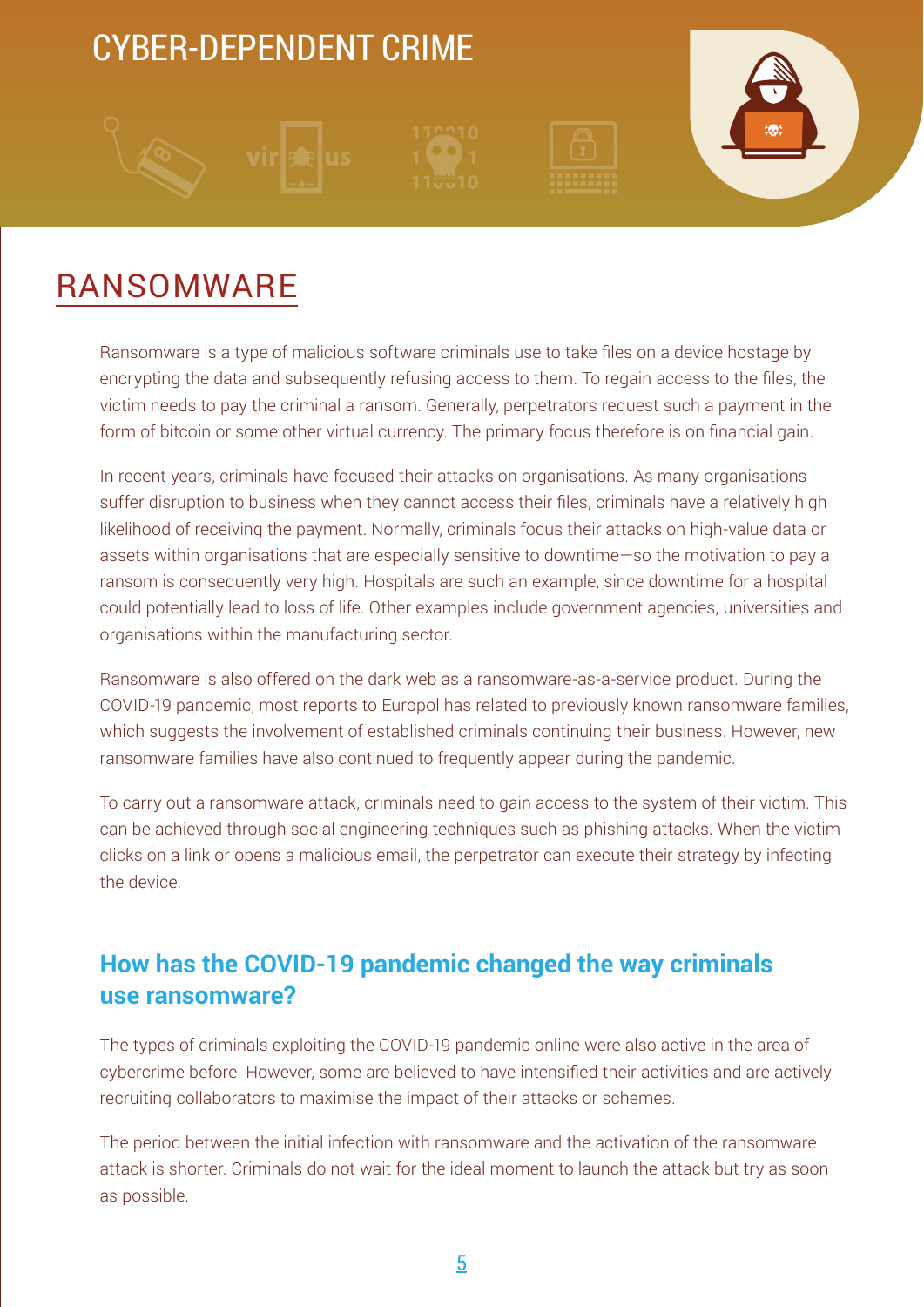## DISTRIBUTED DENIAL-OF-SERVICE

Only a slight increase in the number of distributed denial-of-service (DDoS) attacks has been observed following the outbreak of the COVID-19 pandemic. However, it is expected that will be an increase in the number of DDoS campaigns in the short to medium term. Due to a significant increase in the number of people working remotely from home, bandwidth has been pushed to the limit, which allows perpetrators to run 'extortion campaigns' against organisations and critical services and functions. DDoS is an accessible type of crime with limited barriers to entry because it is cheap and readily available.

## MALICIOUS DOMAIN NAME REGISTRATION

Following an initial spike in the domains registered related to the words 'corona' and 'COVID', the current figures indicate that this appears to have stabilised. These registered domain names form the backbone for many criminal operations.

## **OUTLOOK**

Ransomware has been the most dominant cybercrime threat over the last several years. The current crisis is unlikely to change that dynamic. The pandemic may multiply the damaging impact of a successful attack against certain institutions, which reinforces the necessity for effective cyberresilience. The number of phishing attempts exploiting the crisis is expected to continue to increase. However, we also expect a greater number of inexperienced cybercriminals to deploy ransomware-as-a-service. Not all of these campaigns will result in successful attacks due to the lack of experience and technical skills of the criminals.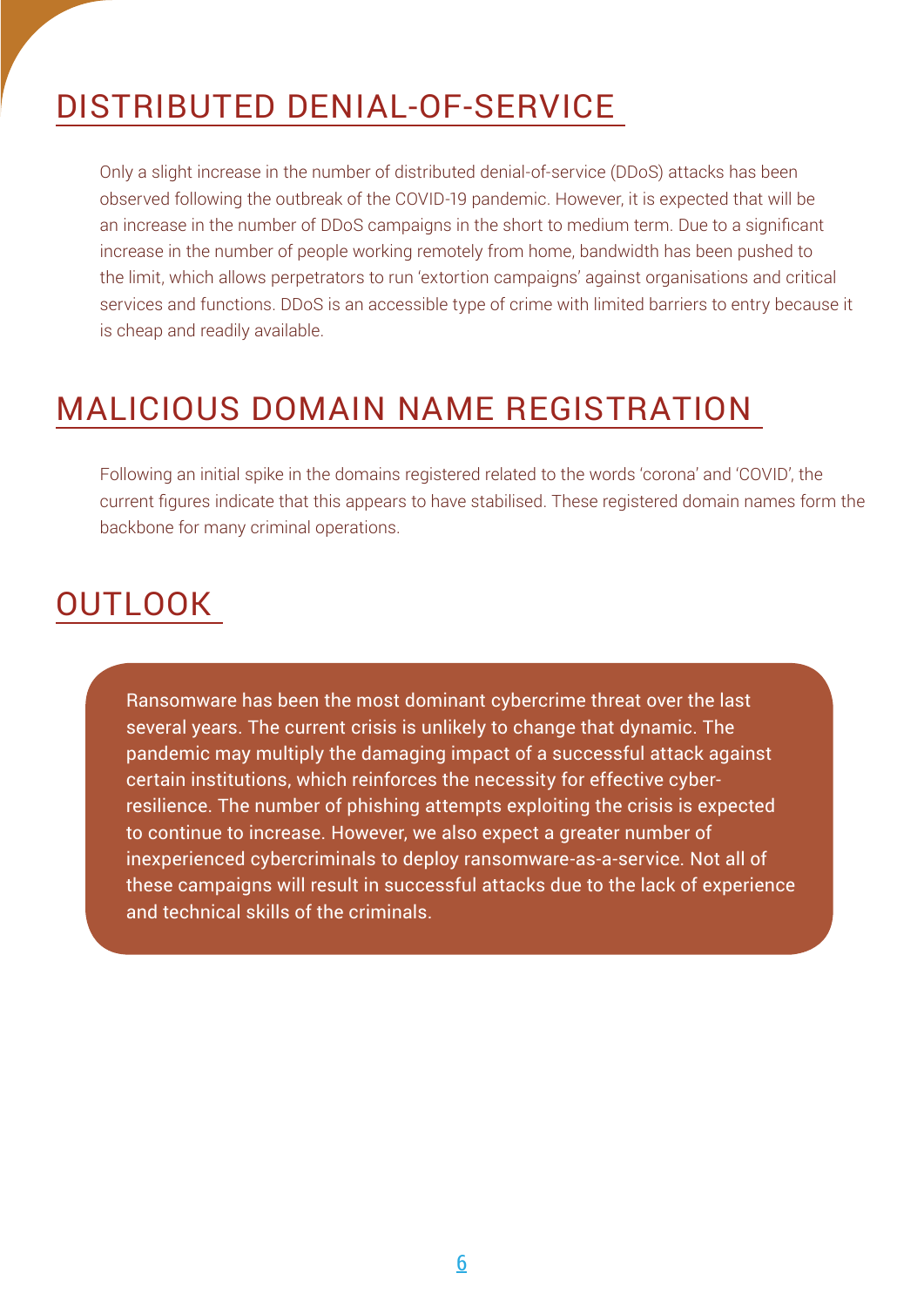# CHILD SEXUAL EXPLOITATION

While the entirety of online child sexual exploitation material (CSEM) cannot be measured directly, there are several indicators that can be used to assess the scope of online CSEM and whether there is an increase in the production and/or distribution of material. Europol will be monitoring the specific indicators below in the upcoming weeks to assess the impact of the COVID-19 crisis on online child sexual exploitation and support investigations.

#### **1) The number of referrals from NCMEC/NCECC1**

There does not appear to be a significant increase in the number of referrals. However, this may be due to decreased manual moderation of platforms because of teleworking, latency in the reporting period, and the use of automatic systems to detect content online rather than a decrease in availability of CSEM.

#### **2) Information from national law enforcement authorities on the number of searches being carried out online for CSEM**

Countries have reported an increase in the number of attempts to access illegal websites featuring CSEM blocked in their filters.

#### **3) The number of reports from the public to law enforcement or other institutions (hotlines)**

Spain has noted a significant increase in the number of complaints submitted by the public about CSEM online since the beginning of March 2020 (Figure 1)2. From February to March 2020, there was an increase of 100 complaints compared to the previous month. Over more than three years, the number of monthly reports was higher on only two previous occasions. Denmark has reported an increase in the number of attempts to access illegal websites featuring CSEM. The growth, from 18 sites searched to 55, represents a three-fold increase from one week to another. This is an indication of increased online offender activity or at least demand for CSEM online3.

#### **4) The nature or volume of new posts on online forums dedicated to child sexual exploitation compared to established baselines**

Isolated and 'bored' offenders are stating their increasing interest in image trading. In some countries, there has been an increase in adult offenders attempting to initiate contact with children via social media.



Fig. 1: Number of complaints submitted by the public about the presence of CSEM online 2017-2020. Source: Spanish National Police, March 2020.

<sup>1</sup> NCMEC – National Center for Missing and Exploited Children (USA), NCECC – National Child Exploitation Coordination Centre (CA). Referrals are made on online platforms for CSEM detected on their networks.

<sup>2</sup> Contribution to Europol: Spain.

<sup>3</sup> Contribution to Europol: Denmark.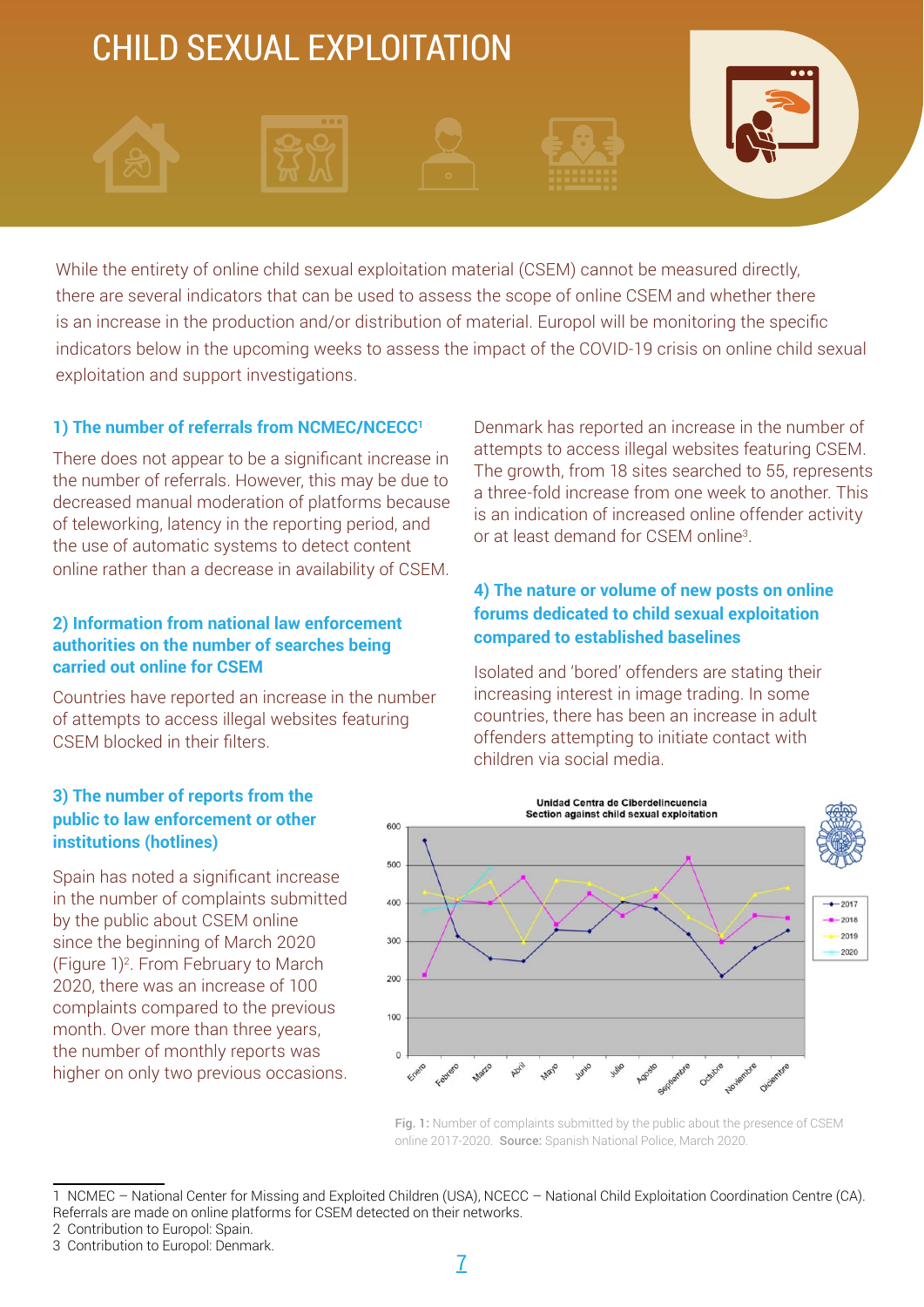#### **5) Conversations between criminals on forums**

Discussions about the COVID-19 pandemic are already appearing on child sexual exploitation boards on the dark web. Users there indicate their anticipation that children are going to be spending an increased amount of time online, with references made to the Omegle application. Other users indicate they will have more time to download available material.

#### **Excerpts of discussions posted on CSEM boards on the dark web**

*hello now with this quarantine almost worldwide you think that there will be more children on omegle there will be people taking it out Packs you who think there will be new materials that will go up in boystown there will be more children who without the need to enter omegle suddenly take out pack by fb or by other media suddenly do not upload it by boystown maybe they viralise it in groups you think it will be true all this or not*

Source: *Dark web (translated from original. Note: 'packs' here is understood to refer to new CSEM. The translation has respected original grammar and punctuation).*

#### **2**

**1**

*As many will know, many countries are alert with the issue of coronavirus. but on the other hand, imagine.... being locked up at home all the time. those who have a child at home or well some of them are taking them at home and spend more time with their children. hahaha I would like to have that situation*

Source: *Dark web*

#### **6) Number of detected connections from which CSEM has been downloaded over peer-to-peer file-sharing networks**

Spain, for example, has reported a 25% increase between the weeks commencing 17 March and 24 March, as illustrated in Figure 2. Other countries have also reported similar trends.



Fig. 2: Detected IPs from which CSEM have been downloaded in Spain from weeks commencing 17 March and 24 March 2020. Source: Spanish National Police, April 2020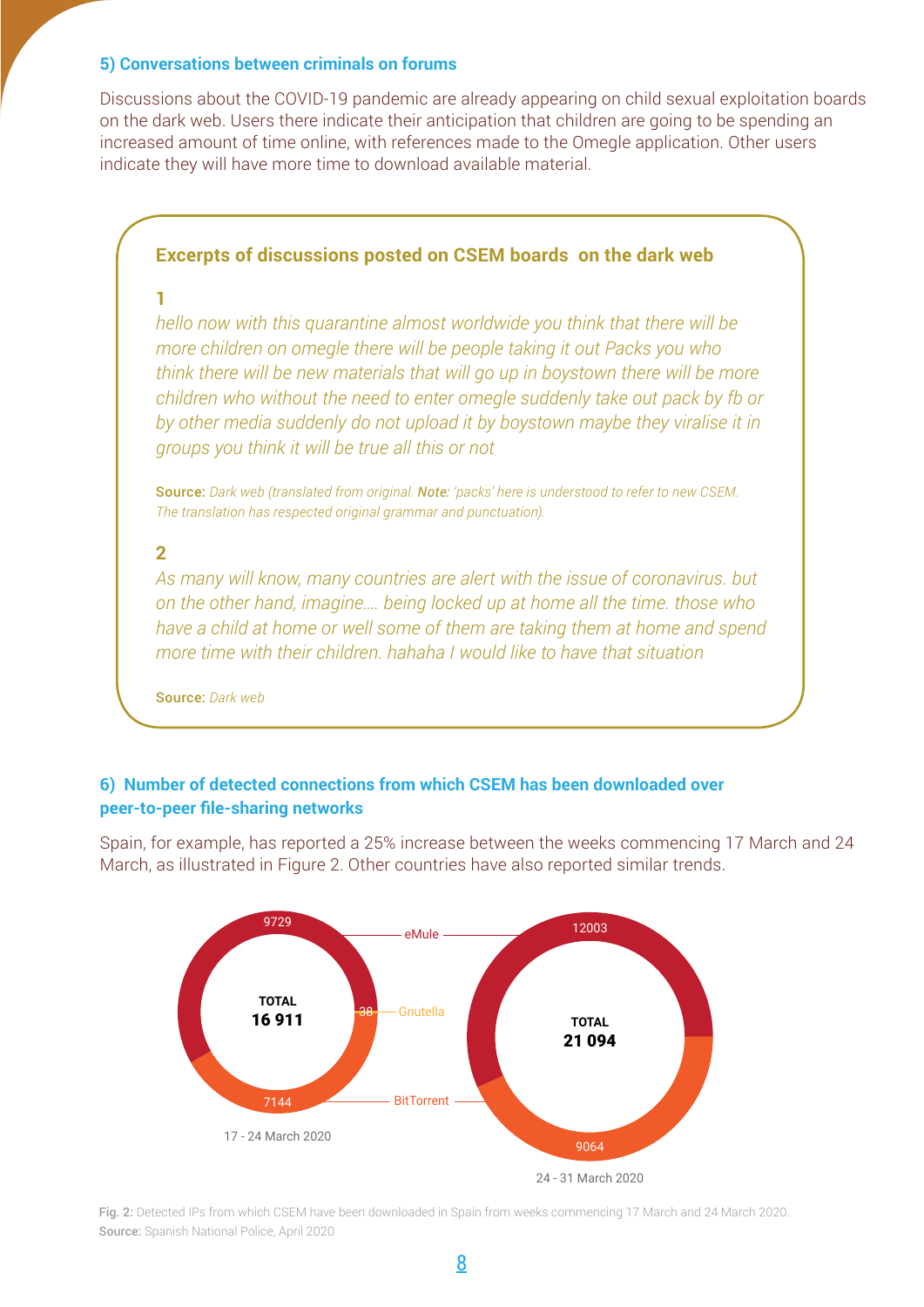## **OUTLOOK**

Offenders are likely to attempt to take advantage of emotionally vulnerable, isolated children through grooming and sexual coercion and extortion.

Children allowed greater unsupervised internet access will be increasingly vulnerable to exposure to offenders<sup>4</sup> through online activity such as online gaming, the use of chat groups in apps<sup>5,</sup> phishing attempts via email, unsolicited contact in social media and other means.

Adults working remotely subsequently are not as able to supervise their children's internet activity or actively engage with them offline to effectively monitor for signs of stress, isolation and loneliness. Adults working remotely will be more vulnerable to phishing attempts to discover their personal information and that of their family which could then be used by offenders against them and their children.

Children could be more exposed, through less secure online educational applications, to unwanted attention from adults or identification of their personal information<sup>6</sup>.

Children may be more inclined towards self-production of CSEM for exchange with peers or to send to others including adults depending on various factors.

<sup>4</sup> DailyCaller 2020, Porn And Predators: Activists Warn Of Internet Dangers For Kids During Coronavirus Crisis, accessible at [https://dailycaller.com/2020/03/28/porn-predators-internet-coronavirus-children/](https://dailycaller.com/2020/03/28/porn-predators-internet-coronavirus-children/ ) 

<sup>5</sup> TechCrunch 2020, Report: WhatsApp has seen a 40% increase in usage due to COVID-19 pandemic, accessible at [https://techcrunch.com/2020/03/26/report-whatsapp-has-seen-a-40-increase-in-usage-due-to-covid-19-pandemic/](https://techcrunch.com/2020/03/26/report-whatsapp-has-seen-a-40-increase-in-usage-due-to-covid-19-pa) 

<sup>6</sup> Mercury News 2020, 'Zoom-bombing' on the rise: Hijackers invade videoconferences for work, school, FBI says, accessible a[t https://www.mercurynews.com/2020/03/31/coronavirus-zoom-bombing-hijackers-videoconferences/]( https://www.mercurynews.com/2020/03/31/coronavirus-zoom-bombing-hijackers-videoconferences/  )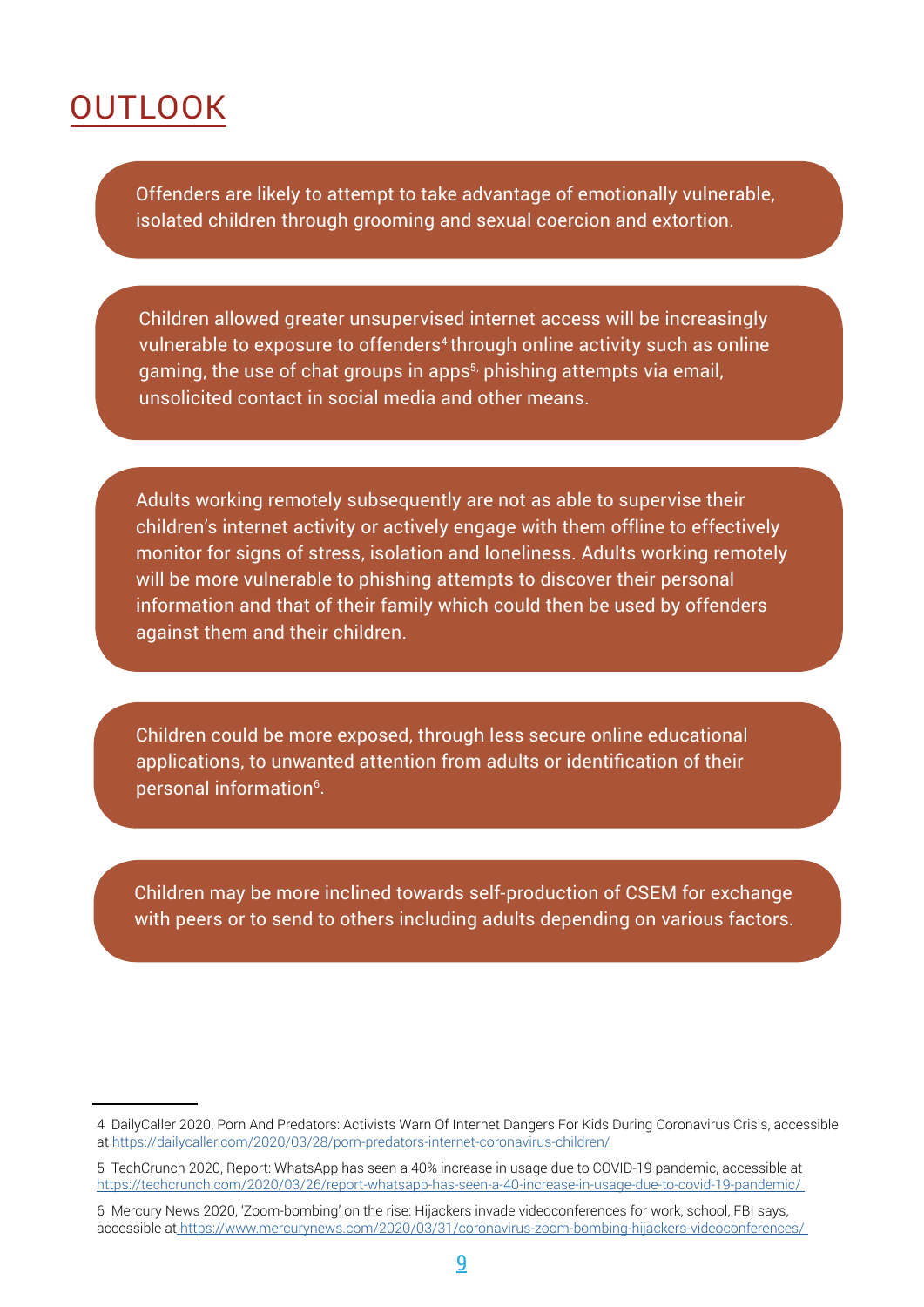

The impact of the COVID-19 crisis on the dark web is still developing. After an initial fluctuation in sales via the dark web at the beginning of the crisis in Europe, the situation stabilised throughout March 2020<sup>7</sup>.

Alternative platforms such as social media, instant messaging and secure communications applications are also likely to be increasingly used to facilitate the distribution of illicit goods, including drugs, online<sup>8</sup>.

#### **New opportunities**

The COVID-19 crisis has provided new business opportunities, such as offering COVID-19 related products. Vendors are also providing discounts on their goods as a means of promoting business in what remains a competitive market. Masks and test kits are the most frequently encountered items offered via marketplaces or vendor shops. Although the intention may purport to be good, this is an easy way to sell fake, counterfeit or poor quality articles anonymously.

The sale of these items is most prevalent on the anonymisation platform Tor but is also evident on another decentralised privacy orientated platform, Openbazaar. Openbazaar is promoting their mobile app Haven as an option to sell COVID-19 related articles.

Only a small number of sales of these items have been recorded so far on the dark web, probably due to availability of similar goods on the surface web and the wider customer base not being traditional dark web users. This has the potential to change if items become more costly and scarce and customers then seek to source them from elsewhere.

CSEM also continues to be distributed via dark web platforms and there are signs of increasing activity around this criminal domain on the dark web during the duration of the COVID-19 pandemic.

<sup>7</sup> Contribution from the European Monitoring Centre for Drugs and Drugs Addiction (EMCDDA).

<sup>8</sup> Contribution from the European Monitoring Centre for Drugs and Drugs Addiction (EMCDDA).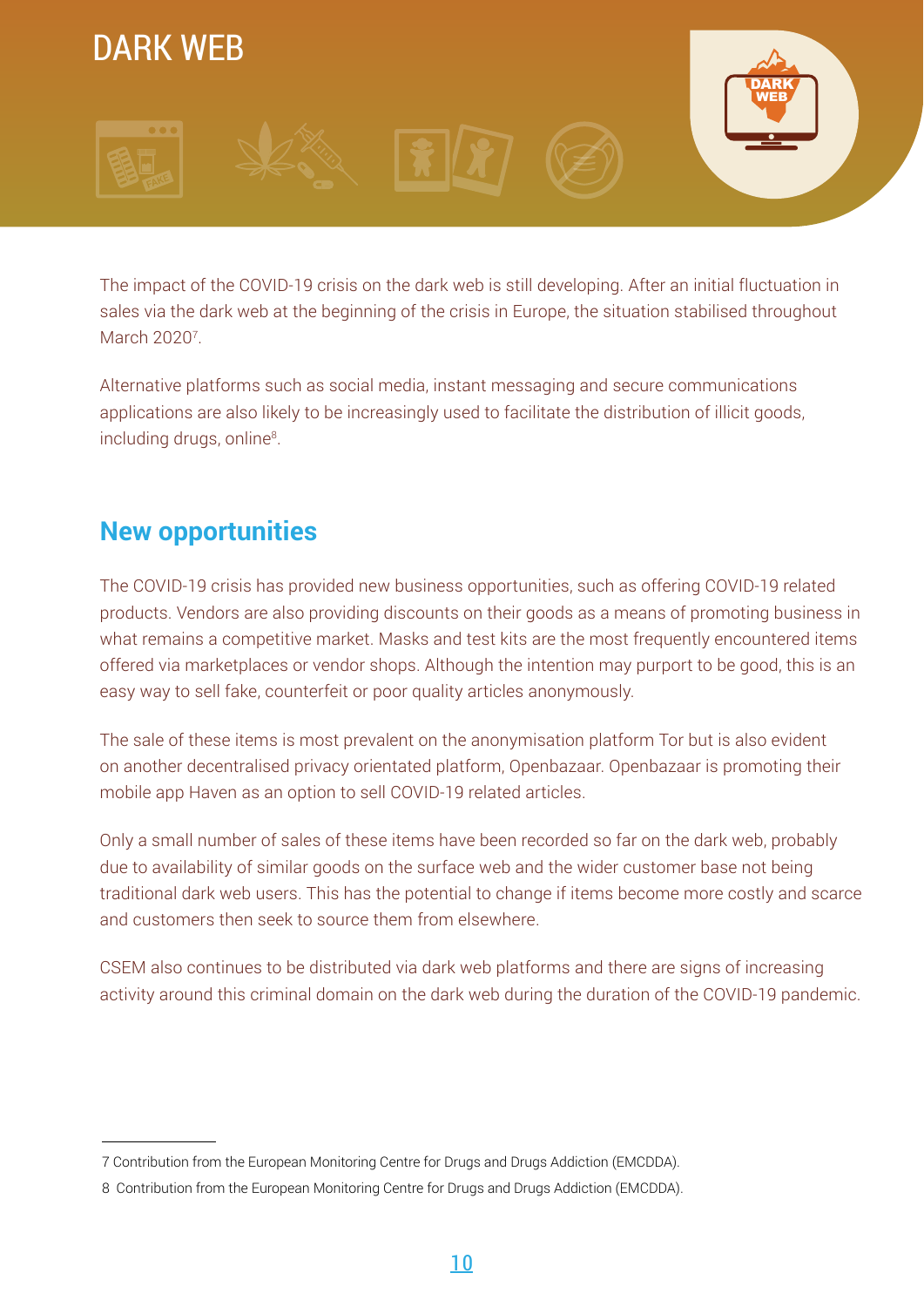#### **Demand**

The users of dark web marketplaces, vendor shops and other platforms include both individual citizens and criminal groups seeking to obtain illicit products.

The technical barriers to entry are minimal and the dark web is freely accessible to anyone with basic understanding of online technologies.

## **OUTLOOK**

So far, there has not been a notable increase in the number of users buying illicit goods online. However, changes in supply and demand can be expected.

For drug-related items, the outlook will depend largely on supply chains. If it becomes more difficult for users to obtain certain drug choices, addicts might try to obtain their products through alternative methods. This could involve methods that will reduce social distancing and increase risk to public health.

For COVID-19 related items the demand will likely continue to mirror products sought after on surface web platforms. Scarcity on surface web platforms runs the risk of pushing customers to seek out alternative offers on the dark web.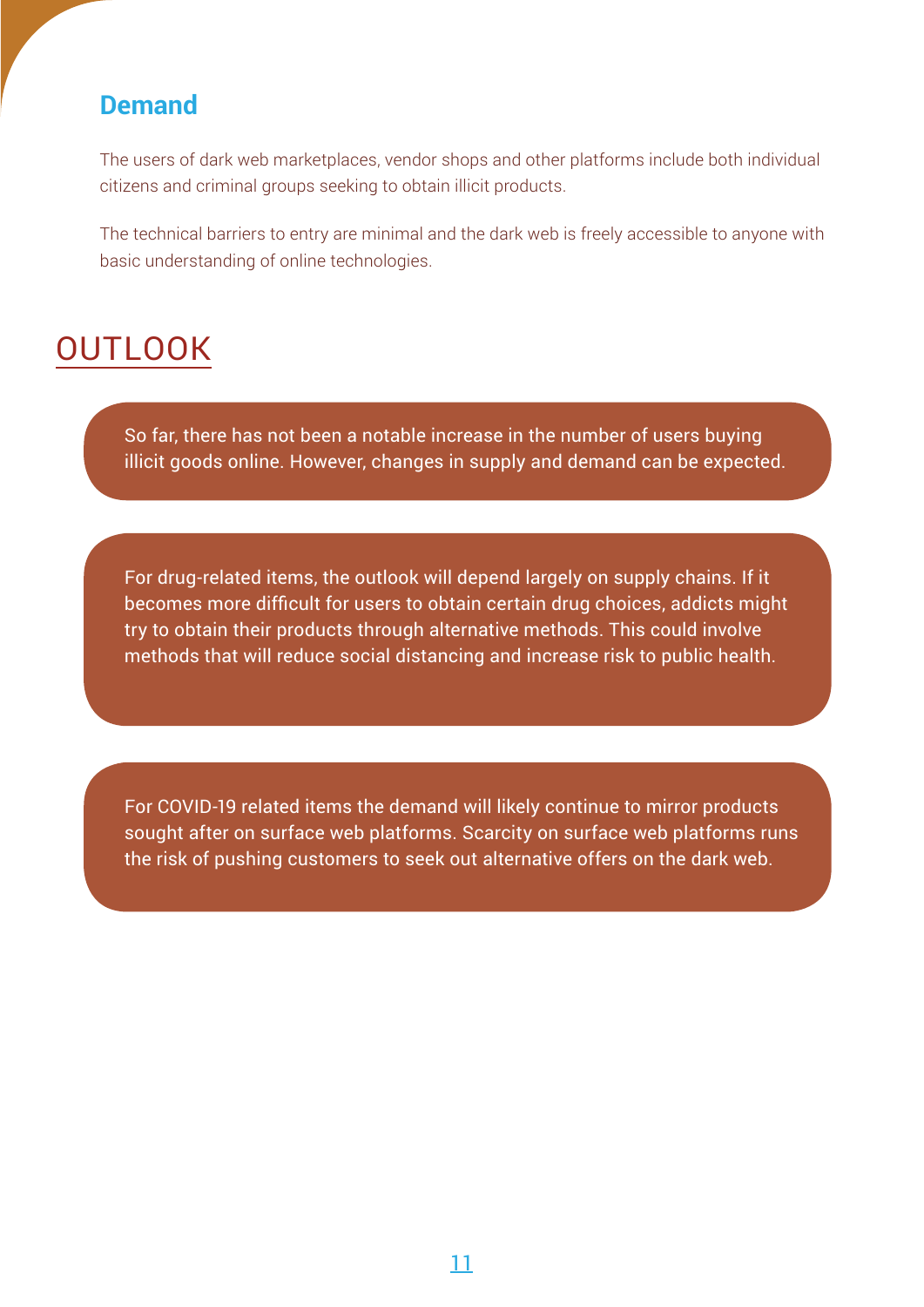## HYBRID THREATS: DISINFORMATION AND INTERFERENCE CAMPAIGNS



Many Member States have reported problems with respect to the spread of disinformation during the current crisis. Hybrid threats are broad and complex attacks on governance. A wide range of measures applied in hybrid campaigns include cyberattacks and disinformation, disruption of critical services, undermining of public trust in governmental institutions and exploiting social vulnerabilities.

Disinformation and misinformation around COVID-19 continue to proliferate around the world, with potentially harmful consequences for public health and effective crisis communication. Some state and state-backed actors seek to exploit the public health crisis to advance geopolitical interests, often by directly challenging the credibility of the EU and its partners.

## DISINFORMATION

The spread of disinformation or fake news is a key fixture of the hybrid threat landscape. Users become vulnerable and receptive to disinformation and fake news due to the paradoxical oversaturation with available information combined with a perceived lack of trustworthy sources of news that reinforce some of the users' preconceived notions and believes.

Several institutions keep track of misinformation and fake news about COVID-19, publishing regular updates debunking such claims. The World Health Organization (WHO) keeps track of false claims about COVID-19 on its website, which is regularly updated. It focuses on claims made about the nature of the virus and potential cure and prevention measures $^{\rm 9}$ .

The European External Action Service (EEAS) provides regular updates on the current trends and insights into disinformation activities<sup>10</sup>.

The spread of fake news and disinformation is in many cases not considered a criminal offence. The spread of disinformation can originate from a variety of actors, including cybercriminals seeking financial gain and state actors.

<sup>9</sup> World Health Organization 2020, Coronavirus disease (COVID-19) advice for the public: Myth busters, accessible at [https://www.who.int/emergencies/diseases/novel-coronavirus-2019/advice-for-public/myth-busters](https://www.who.int/emergencies/diseases/novel-coronavirus-2019/advice-for-public/myth-busters ) 

<sup>10</sup> EEAS 2020, EUvsDiSiNfo, accessible at [https://euvsdisinfo.eu/]( https://euvsdisinfo.eu/ )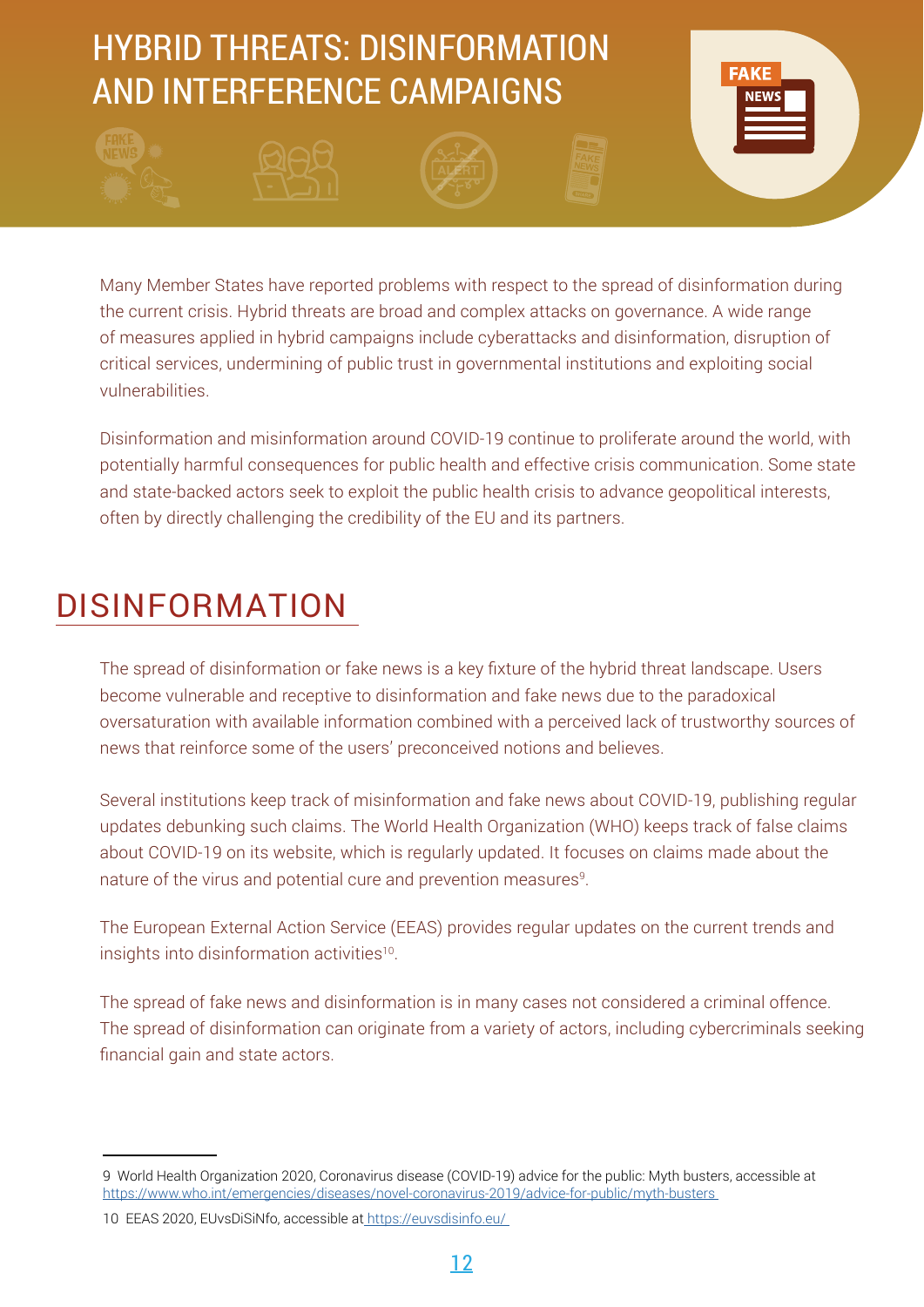## CYBERCRIMINALS

Both seasoned cybercriminals and opportunistic individuals spread disinformation in order to benefit from it in different ways. However – not including individuals who derive satisfaction from misleading people  $-$  the ultimate aim is always to obtain profit.

Some individuals simply seek to obtain direct financial gain through digital advertisements, as engagement with fake news messages about COVID-19 can be very high. The number of new websites related to COVID-19 has soared in recent weeks.

Another strategy to profit financially from the COVID-19 crisis is to spread fake news about potential cures for the virus or effective prevention measures. In some cases, these messages are relatively harmless, although they may give individuals a false sense of security. However, such messages can also help criminals seeking to sell items that they claim will help prevent or cure COVID-19.

According to the EEAS, state actors also spread disinformation, seeking to sow distrust and destabilise governments. Violent extremists and terrorists are also using the pandemic to spread their message.

## **OUTLOOK**

The spread of disinformation and misinformation around COVID-19 has potentially harmful consequences for public health and effective crisis communication. On a broader level, coordinated disinformation campaigns can feed distrust in the ability of democratic institutions to deliver effective responses to the current situation. Criminal organisations, state and state-backed actors seek to exploit the public health crisis to advance geopolitical interests.